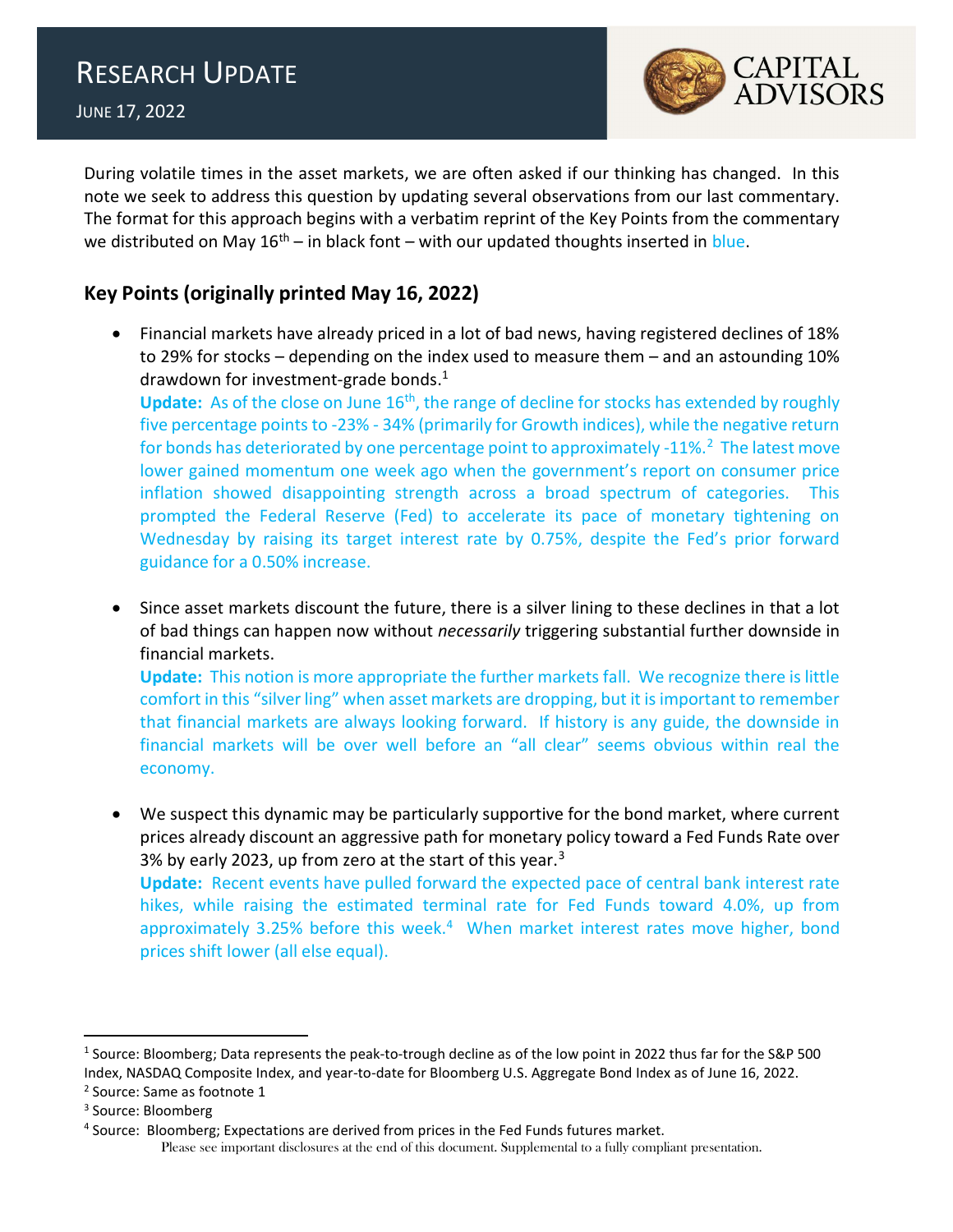The negative impact on stocks from this shift in Fed policy likely has two dimensions. First is stock market valuation, whereby the price-to-earnings (P/E) ratio for stocks tends to move inversely with interest rates due to the negative impact of rising interest rates on the discounted present value of corporate earnings and dividends. We suspect the second dimension is an increasing fear among investors that the Fed is on course to drive the economy into a so called "hard landing," otherwise known as a recession.

 The stock market is much more uncertain, of course, but declines in the 20% to 30% range have been sufficient in the past to reflect a "normal" recession, where normal is defined as a mild backslide in economic growth and corporate profits that is not overlaid with a concurrent trauma like a credit contraction (1929-39 and 2008-09), or the bursting of an asset bubble (2000-02 and 2008-09).

Update: Thus far, the decline in stocks has been mostly driven by P/E multiple contraction, rather than downward revisions to corporate earnings estimates. We say this because so far, the Bloomberg consensus earnings estimate for the S&P 500 Index has remained stable throughout the recent drawdown for stocks.<sup>5</sup> Consequently, the forward  $P/E$  ratio for the S&P 500 has dropped to roughly 16 as of June 16<sup>th</sup>, from 21 at the start of the year.<sup>6</sup>

We believe the latest downward lurch in stocks includes skepticism about corporate earnings estimates. This would follow a typical sequence for bear market cycles, where the early phase of the decline is frequently driven by a downward valuation adjustment, while the later stage of the cycle includes a mark-down in corporate earnings estimates.

 Unfortunately, there are multiple risk factors today with the potential to serve as a "concurrent trauma" to an otherwise standard contraction, most notably inflation. Update: To frame the range of expectations for a *potential* final phase of the bear market, consider the graph on the next page showing historical earnings contractions for the U.S. stock market over the past seven decades. The data reflects an average pull-back in corporate earnings per share (EPS) of roughly 9% for all earnings contractions, with deeper drawdowns of around 17%, on average, when the drop in corporate profits is associated with a recession.

<sup>&</sup>lt;sup>5</sup> Source: Bloomberg

<sup>6</sup> Source: Bloomberg; Standard & Poor's; Based upon index data as of June 16, 2022 and estimated earnings for the calendar year 2022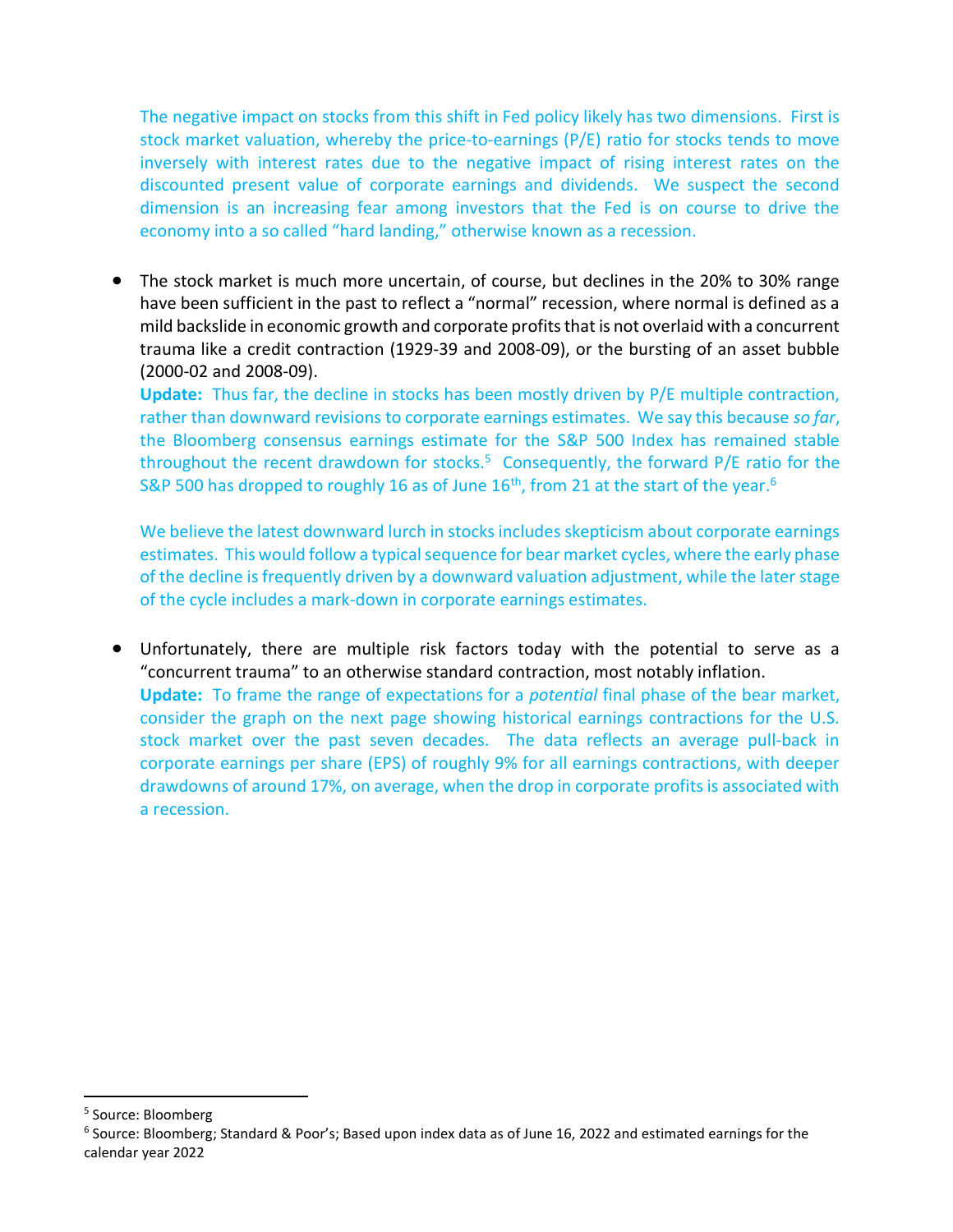

This data supports the framework for bear markets we laid out in the May commentary. During shallow recessions and/or earnings corrections that do not include a recession, some combination of P/E multiple contraction and lower corporate earnings tends to result in a stock market decline in the 20%-30% range (where we sit today). However, when a deeper recession is overlaid with a parallel trauma like a credit contraction, or the bursting of an asset bubble, the drawdown in corporate profits tends to be worse, and the peak-to-trough decline for stocks can be deeper.

As things stand now, it is impossible to know whether the decline in stocks we have already experienced might be close to enough. For example, at its June  $16<sup>th</sup>$  closing value of  $\sim 3,667$ , the S&P 500 would trade at a forward P/E of 17.8 after reducing the consensus earnings estimate for 2022 by 10%.<sup>7</sup>

We find further comfort in the fact that corporate balance sheets are generally (not universally) quite healthy, with many companies retaining much of the cash they raised during the COVID crises. Generally stated, managements have the flexibility to repurchase shares when they believe their companies' stock price is attractive, which could have at least a partial blunting effect upon any potential decline in earnings per share (EPS). Managements should be most likely to use funds in this way as they gain visibility into the economic outlook and future demand patterns. Another positive indicator could be the increased use of those funds to acquire innovative companies at more attractive valuation points.

<sup>&</sup>lt;sup>7</sup> Source: Bloomberg; Standard & Poor's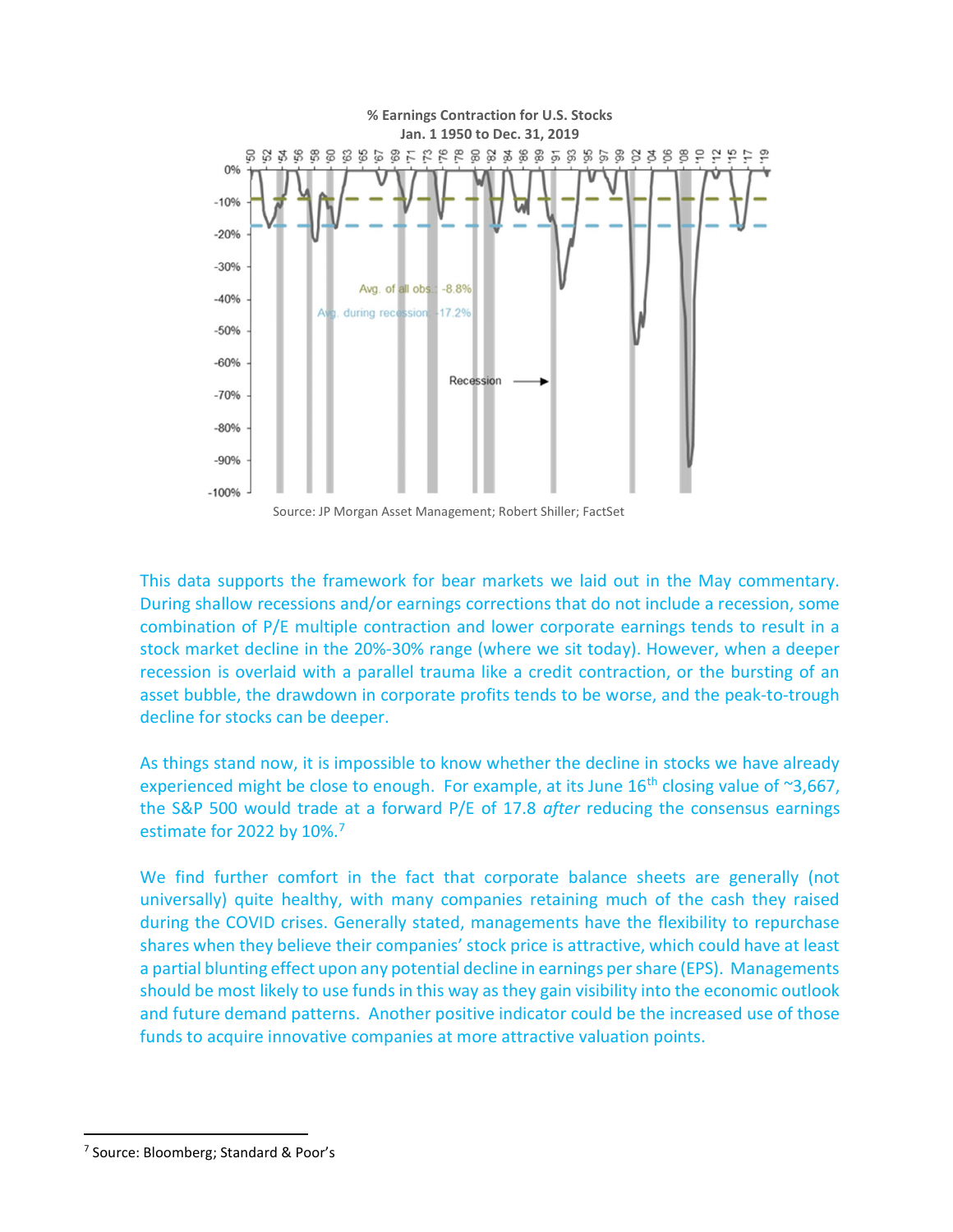To be clear, there is room for things to get worse if there is a more substantial mark-down to earnings estimates, and/or the P/E ratio contracts materially below 17. Both are possible. We believe second quarter earnings reports, starting in mid-July, may be an important checkpoint for this uncertainty. We expect the forward earnings estimates for many stocks may be downgraded during the upcoming earnings season. However, if the downward revisions are manageable in aggregate, as we expect, it might encourage a sense of relief for investors, rather than a new excuse to sell.

 Despite the very real possibility that stocks might have further to fall, we believe it is important to recognize the magnitude of disruption that has already occurred beneath the surface of the market averages.

Update: The point of this observation is that the volatility of individual stocks is always an order of magnitude greater than the volatility of the overall stock market. This can create opportunities for active investment strategies to pursue opportunities in individual stocks that cannot be captured through a passive market index. We believe the disruption that has already occurred in the equity markets has uncovered opportunities worth pursuing sooner rather than later.

- This disruption has created opportunities for active investment strategies: With that in mind, we offer the following observations:
	- I. On De-Risking: Regardless of one's current level of anxiety, we caution against dramatic action like selling out of the stock market completely. While we appreciate that de-risking may be appropriate for some investors (and we welcome these conversations with anxious clients), we encourage only incremental change – perhaps a 10% reduction in the equity allocation – rather than a complete overhaul of a well-designed portfolio.

Update: We never like to assume we know more than our clients about their instincts regarding their money. When an investor feels anxious about their current investment portfolio, our challenge is to identify a more comfortable portfolio design that can still achieve the long-term objectives of that client. The cooperation we need from clients during these anxious conversations is to avoid overreacting. Bailing out of a well-designed investment portfolio has almost always backfired for the investor, in our experience.

II. On Un-invested Cash: For investors fortunate enough to have cash reserves available for investment into equities, we believe the process of putting this money to work into stocks should begin and/or continue. This view is informed by our belief that there are attractive opportunities today at the individual security level, rather than any expectation that the overall market has found its floor.

Update: No change in this advice for clients, and it is advice we are executing on clients' behalf – slowly and strategically – with the cash reserves we have in some of our equity investment strategies.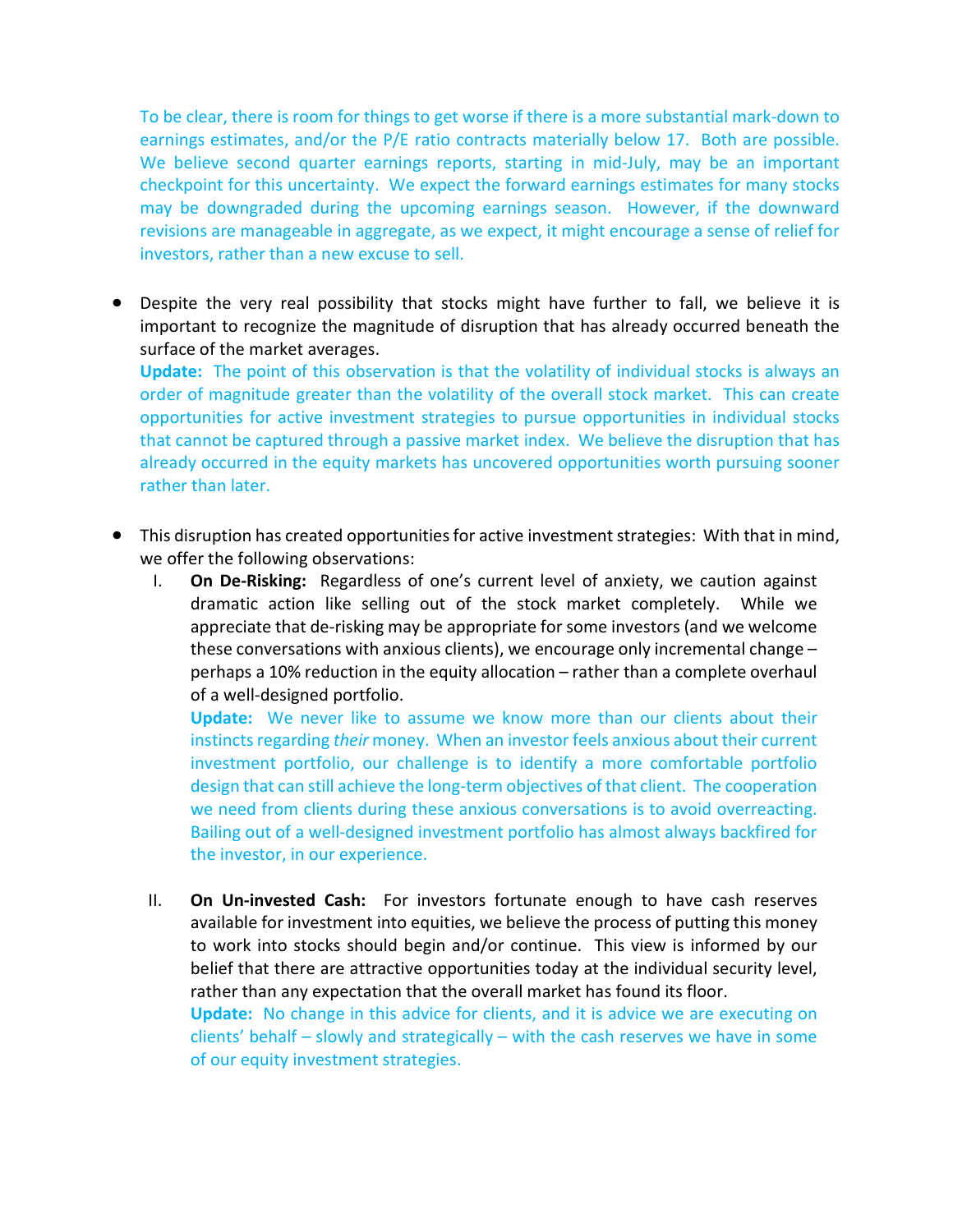III. On Fixed Income: We believe investors should not be alarmed by media headlines about the Fed raising interest rates. Fixed income markets have already priced in a 3%+ Fed Funds rate, so the Fed needs to hike interest rates aggressively just to catch up to where bonds are already trading.

Update: As described above, this past week saw a material shift in the consensus expectation for central bank monetary policy, with the estimated pace of interest rate increases pulled forward, and the assumed terminal rate for Fed Funds pushed higher toward 4%.

We do not expect the Fed to take its Federal Funds interest rate target materially above 4% during this tightening cycle. As such, we believe the worst of the bond market rout may finally be near, if not already in place.

Several considerations underpin this view. First is our belief that the structural forces that drove inflation lower throughout the past 30 years have not disappeared. Of the three main drivers for structurally lower inflation, two remain in place, in our opinion, while the third may be disrupted, but it is probably not dead.

The first two drivers are demographics and digital innovation. Population growth has decelerated materially throughout the developed world in recent decades, keeping downward pressure on economic growth potential due to the impact of demographics on Gross Domestic Product (GDP), which consists of population + productivity (how many people are available to bake the pizza, and how many pizzas can each person bake in an hour).

Meanwhile, the trend toward digitization of everything continues unabated, in our view, allowing the productivity side of the GDP equation to promote "real" growth, net of inflation.

The third driver of structurally low inflation involves a multi-decade migration toward globalized supply chains throughout the developed world. Unfortunately, increasing geopolitical tensions with China and the war in Ukraine have thrown a wrench into this phenomenon with negative consequences for inflation. However, we observe that companies are already adjusting to the new world order by redirecting and/or reshoring their supply chains.

We also find comfort in a simple concept of inflation math that is easy to overlook. Specifically, prices don't need to drop to relieve the upward pressure on headline inflation. Prices simply need to stop going up.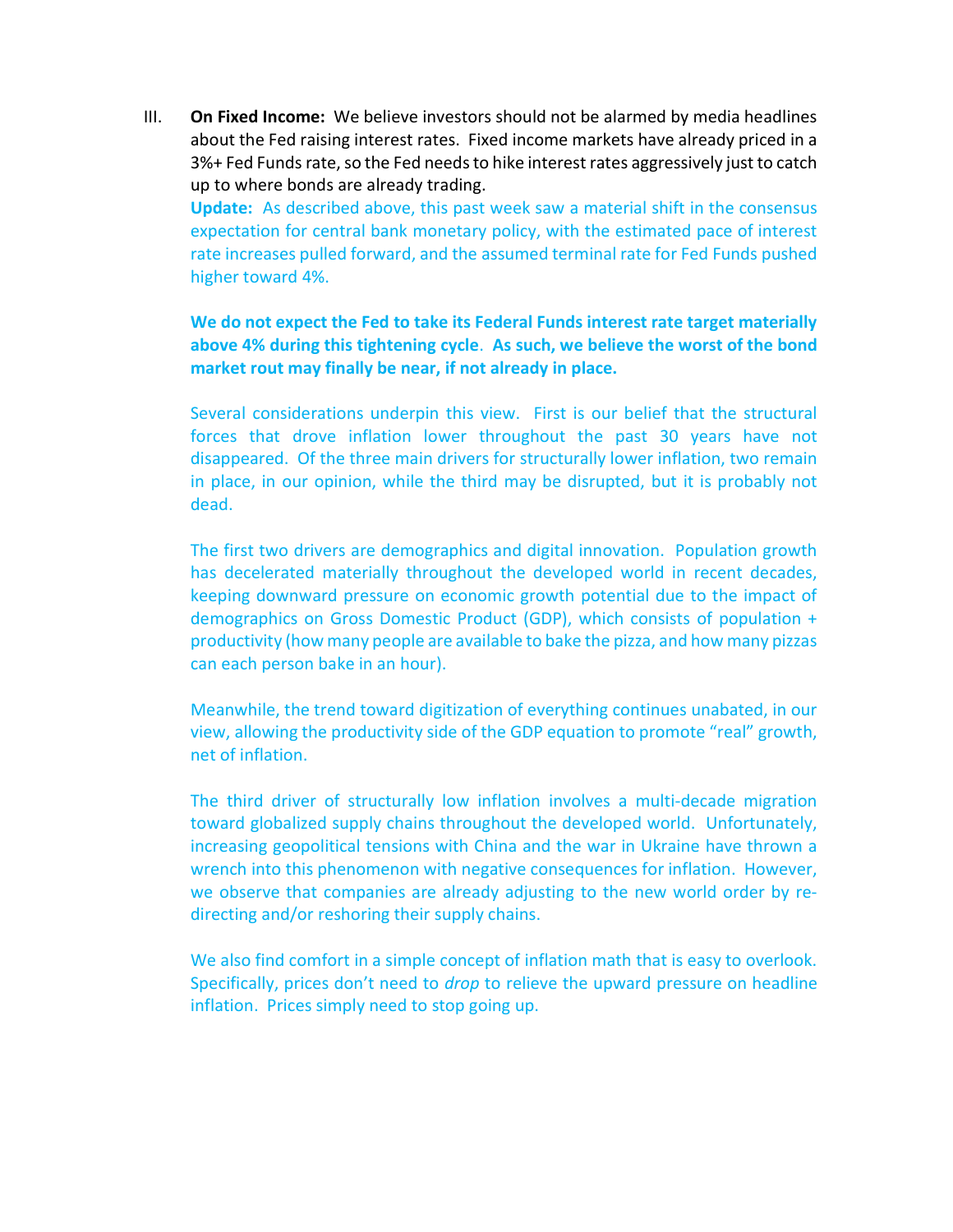We do not expect the price of most items  $-$  including food and energy  $-$  to *decline* in the foreseeable future. However, we believe it is plausible that the price of many items – including food and energy – can stabilize near recently elevated levels.

For every item in the typical consumption basket that simply stops surging higher, the upward pressure on the year-over-year change in inflation from that item can be relieved. For example, if oil is still trading around \$120 one year from now, its contribution to year-over-year inflation will drop to approximately zero.

This dynamic cannot restore the loss of purchasing power that has already occurred for American consumers. However, we suspect there is scope for headline inflation to surprise on the downside sometime over the next 12-months, just as it has surprised on the upside more recently. This may be all that is needed to put a halt to the upward march of interest rates and allow stocks to find a durable bottom.